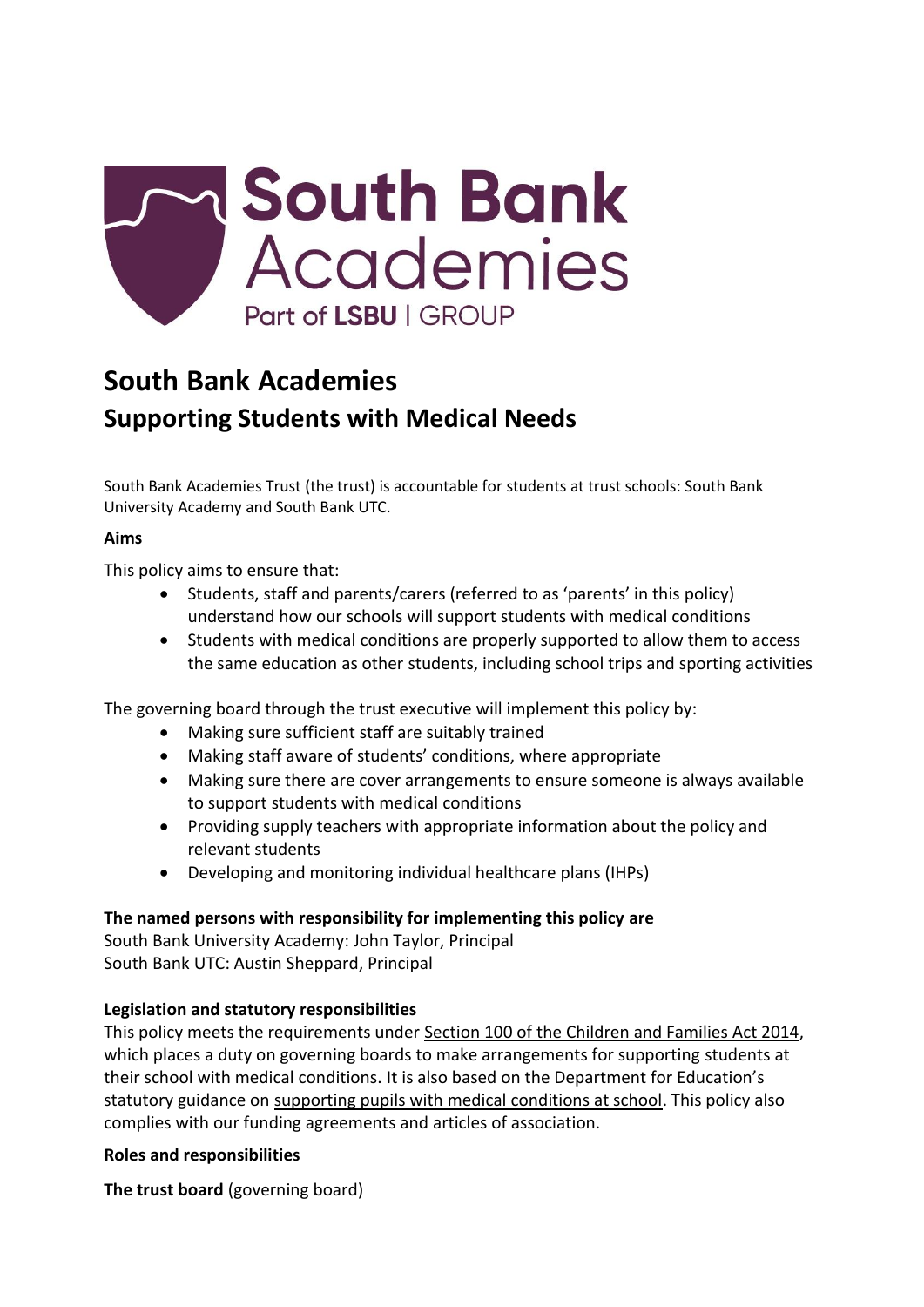The governing board has ultimate responsibility to make arrangements to support students with medical conditions. The governing board will ensure that sufficient staff have received suitable training and are competent before they are responsible for supporting children with medical conditions.

# **The Principal**

The Principal in each school will:

- Make sure all staff are aware of this policy and understand their role in its implementation
- Ensure that there is a sufficient number of trained staff available to implement this policy and deliver against all individual healthcare plans (IHPs), including in contingency and emergency situations
- Ensure that all staff who need to know are aware of a child's condition
- Take overall responsibility for the development of IHPs
- Make sure that school staff are appropriately insured and aware that they are insured to support students in this way
- Contact the school nursing service in the case of any student who has a medical condition that may require support at school, but who has not yet been brought to the attention of the school nurse
- Ensure that systems are in place for obtaining information about a child's medical needs and that this information is kept up to date

# **Staff**

Supporting students with medical conditions during school hours is not the sole responsibility of one person. Any member of staff may be asked to provide support to students with medical conditions, although they will not be required to do so. This includes the administration of medicines.

Those staff who take on the responsibility to support students with medical conditions will receive sufficient and suitable training, and will achieve the necessary level of competency before doing so.

Teachers will take into account the needs of students with medical conditions that they teach. All staff will know what to do and respond accordingly when they become aware that a student with a medical condition needs help.

# **Parents**

Parents will:

- Provide the school with sufficient and up-to-date information about their child's medical needs
- Be involved in the development and review of their child's IHP and may be involved in its drafting
- Carry out any action they have agreed to as part of the implementation of the IHP, e.g. provide medicines and equipment, and ensure they or another nominated adult are contactable at all times

# **Students**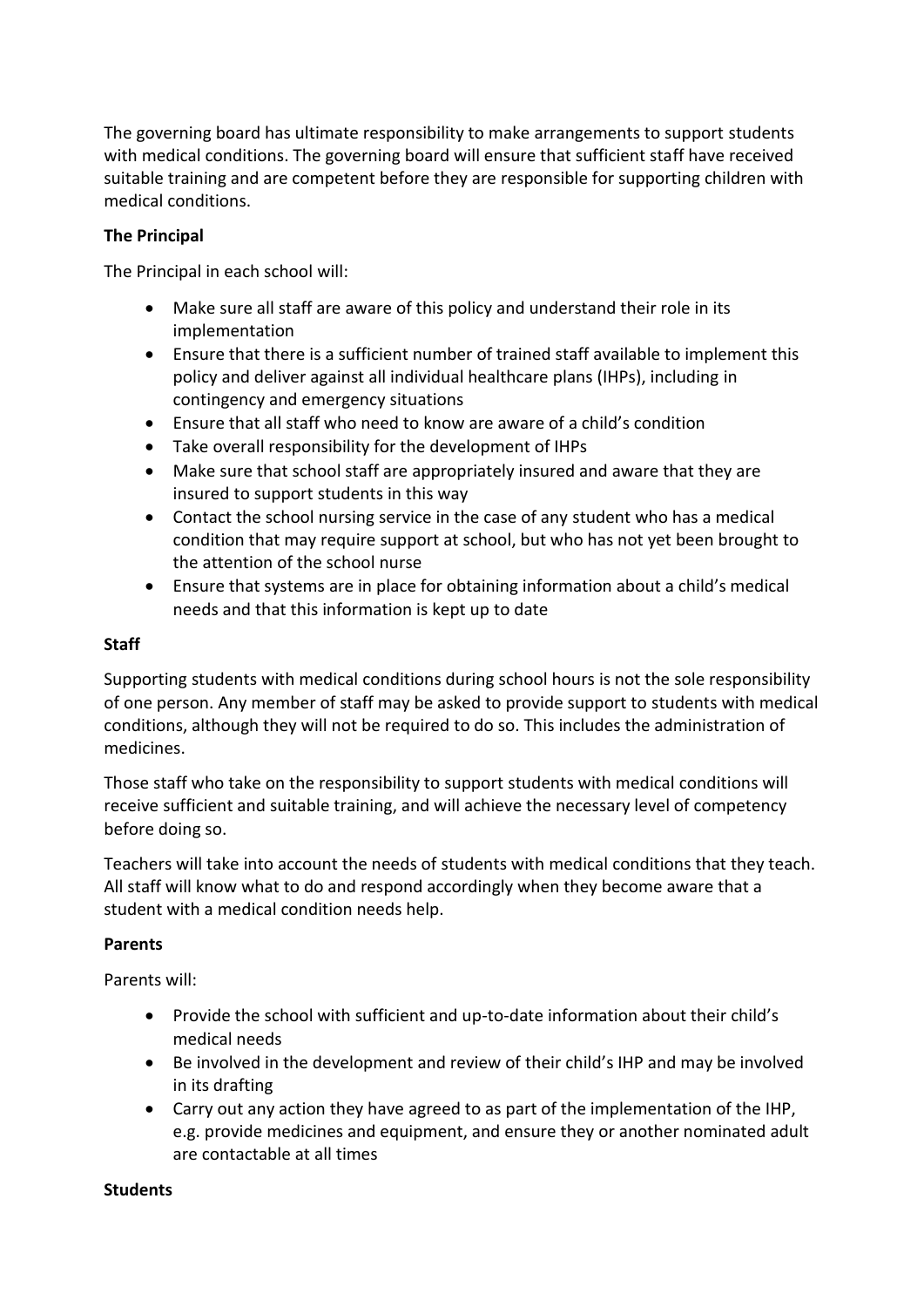Students with medical conditions will often be best placed to provide information about how their condition affects them. Students should be fully involved in discussions about their medical support needs and contribute as much as possible to the development of their IHPs. They are also expected to comply with their IHPs.

#### **School nurses and other healthcare professionals**

The school nursing service will notify the school when a student has been identified as having a medical condition that will require support in school. This will be before the student starts school, wherever possible. They may also support staff to implement a child's IHP.

Healthcare professionals, such as GPs and paediatricians, as well as other external agencies where appropriate, will liaise with the school's nurses and notify them of any students identified as having a medical condition. They may also provide advice on developing IHPs.

#### **Equal opportunities**

The trust is clear about the need to actively support students with medical conditions to participate in school trips and visits, or in sporting activities, and not prevent them from doing so.

Each school will consider what reasonable adjustments need to be made to enable these students to participate fully and safely on school trips, visits and sporting activities. Risk assessments will be carried out so that planning arrangements take account of any steps needed to ensure that students with medical conditions are included. In doing so, students, their parents and any relevant healthcare professionals will be consulted.

#### **Being notified that a child has a medical condition**

When the school is notified that a student has a medical condition, the process outlined below will be followed to decide whether the student requires an IHP.

The school will make every effort to ensure that arrangements are put into place within two weeks, or by the beginning of the relevant term for students who are new to the school.

See Appendix 1.

#### **Individual healthcare plans**

The Principal has overall responsibility for the development of IHPs for students with medical conditions. This has been delegated to South Bank University Academy South Bank UTC

Plans will be reviewed at least annually, or earlier if there is evidence that the student's needs have changed. Plans will be developed with the student's best interests in mind and will set out what needs to be done, when and by whom.

Not all students with a medical condition will require an IHP. It will be agreed with a healthcare professional and the parents when an IHP would be inappropriate or disproportionate. This will be based on evidence. If there is no consensus, the Principal will make the final decision.

Plans will be drawn up in partnership with the school, parents and a relevant healthcare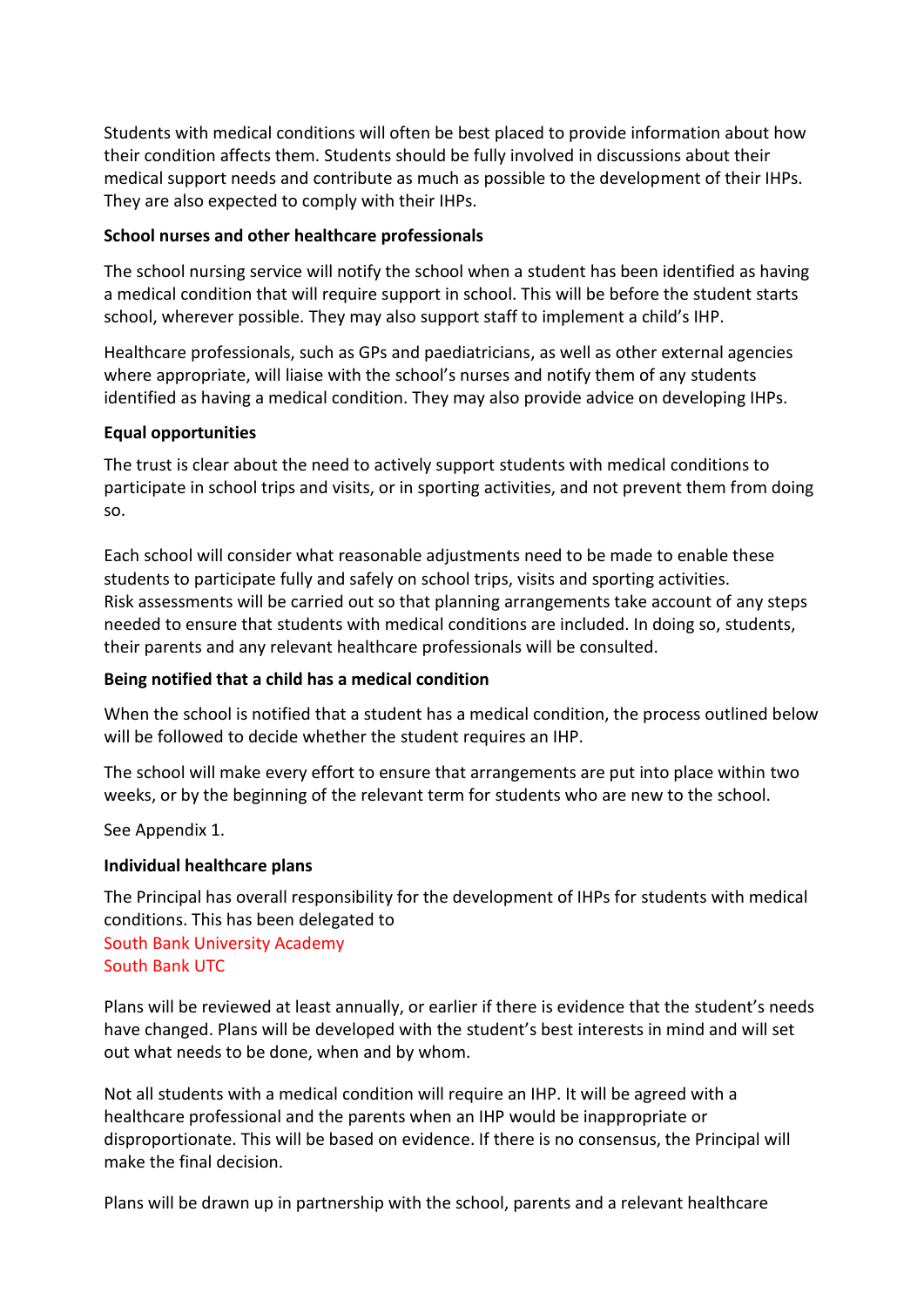professional, such as the school nurse, specialist or paediatrician, who can best advise on the student's specific needs. The student will be involved wherever appropriate.

IHPs will be linked to, or become part of, any education, health and care (EHC) plan. If a student has SEND but does not have an EHC plan, the SEND will be mentioned in the IHP.

The level of detail in the plan will depend on the complexity of the child's condition and how much support is needed. The governing board and the Principal and/or designated staff, will consider the following when deciding what information to record on IHPs:

- The medical condition, its triggers, signs, symptoms and treatments
- The student's resulting needs, including medication (dose, side effects and storage) and other treatments, time, facilities, equipment, testing, access to food and drink where this is used to manage their condition, dietary requirements and environmental issues, e.g. crowded corridors, travel time between lessons
- Specific support for the student's educational, social and emotional needs. For example, how absences will be managed, requirements for extra time to complete exams, use of rest periods or additional support in catching up with lessons, counselling sessions
- The level of support needed, including in emergencies. If a student is self-managing their medication, this will be clearly stated with appropriate arrangements for monitoring
- Who will provide this support, their training needs, expectations of their role and confirmation of proficiency to provide support for the student's medical condition from a healthcare professional, and cover arrangements for when they are unavailable
- Who in the school needs to be aware of the student's condition and the support required
- Arrangements for written permission from parents and the headteacher for medication to be administered by a member of staff, or self-administered by the student during school hours
- Separate arrangements or procedures required for school trips or other school activities outside of the normal school timetable that will ensure the student can participate, e.g. risk assessments
- Where confidentiality issues are raised by the parent/student, the designated individuals to be entrusted with information about the student's condition
- What to do in an emergency, including who to contact, and contingency arrangements

# **Managing medicines**

Prescription and non-prescription medicines will only be administered at school when it would be detrimental to the student's health or school attendance not to do so and where the school has parents' written consent.

The only exception to this is where the medicine has been prescribed to the student without the knowledge of their parents.

Students under 16 will not be given medicine containing aspirin unless prescribed by a doctor.

Anyone giving a student any medication (for example, for pain relief) will first check maximum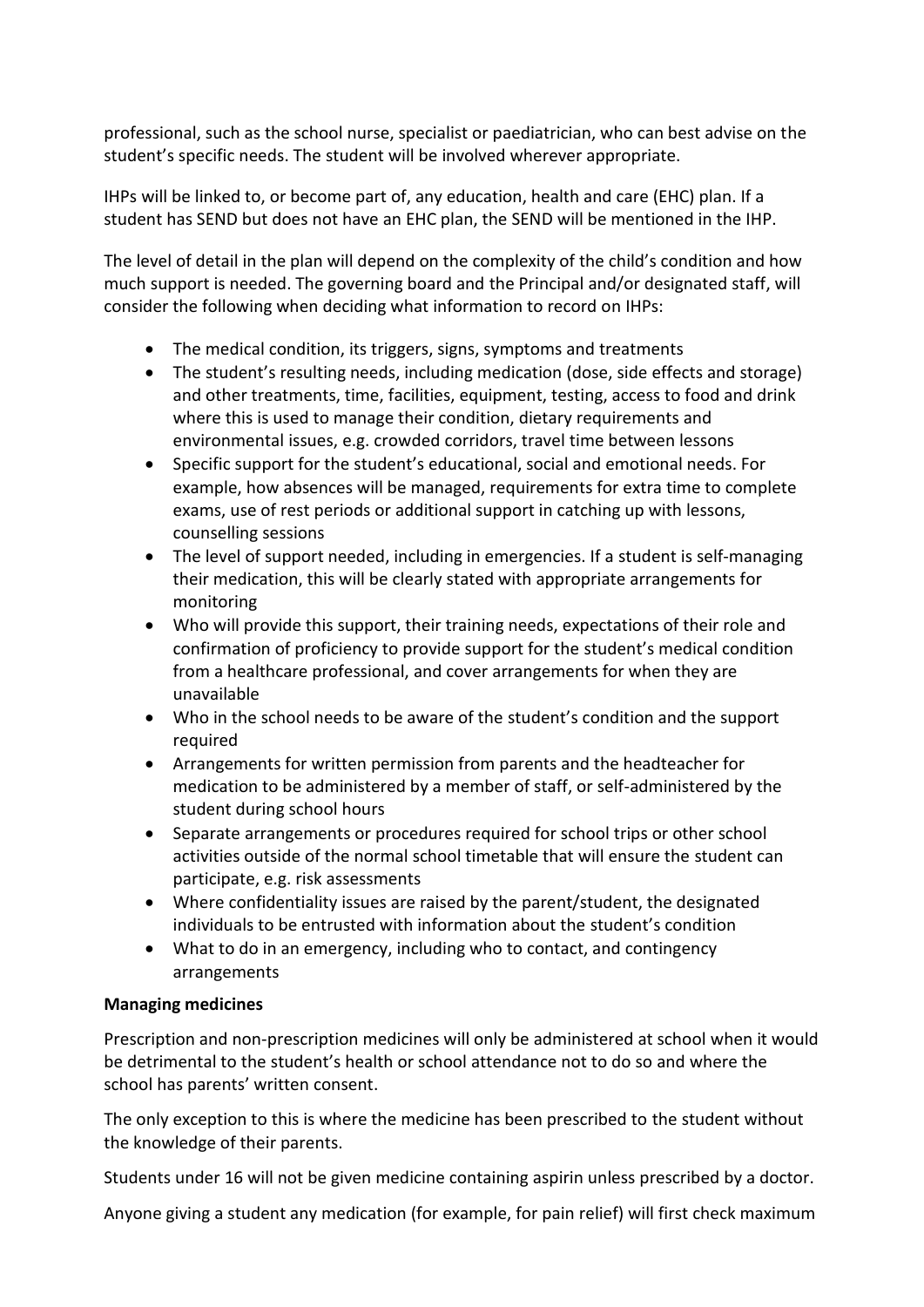dosages and when the previous dosage was taken. Parents will always be informed.

The school will only accept prescribed medicines that are:

- In-date
- Labelled
- Provided in the original container, as dispensed by the pharmacist, and include instructions for administration, dosage and storage

The school will accept insulin that is inside an insulin pen or pump rather than its original container, but it must be in date.

All medicines will be stored safely. Students will be informed about where their medicines are at all times and be able to access them immediately. Medicines and devices such as asthma inhalers, blood glucose testing meters and adrenaline pens will always be readily available to students. Designated staff will be available at all times to permit access to medicines as required.

Regular reviews of stored medicines to ensure they are in-date and labelled correctly will take place led by designated members of staff.

Medicines will be returned to parents to arrange for safe disposal when no longer required.

# **Controlled drugs**

[Controlled drugs](http://www.nhs.uk/chq/Pages/1391.aspx?CategoryID=73) are prescription medicines that are controlled under the [Misuse of Drugs](http://www.legislation.gov.uk/uksi/2001/3998/schedule/1/made)  [Regulations 2001](http://www.legislation.gov.uk/uksi/2001/3998/schedule/1/made) and subsequent amendments, such as morphine or methadone.

A student who has been prescribed a controlled drug may have it in their possession if they are competent to do so, but they must not pass it to another student to use. All other controlled drugs are kept in a secure cupboard in the school office and only named staff have access.

Controlled drugs will be easily accessible in an emergency and a record of any doses used and the amount held will be kept.

# **Students managing their own needs**

Students who are competent will be encouraged to take responsibility for managing their own medicines and procedures. This will be discussed with parents and it will be reflected in their IHPs.

Students will be allowed to carry their own medicines and relevant devices wherever possible. Staff will not force a student to take a medicine or carry out a necessary procedure if they refuse, but will follow the procedure agreed in the IHP and inform parents so that an alternative option can be considered, if necessary.

# **Unacceptable practice**

School staff should use their discretion and judge each case individually with reference to the student's IHP, but it is generally not acceptable to:

- Prevent students from easily accessing their inhalers and medication, and administering their medication when and where necessary
- Assume that every student with the same condition requires the same treatment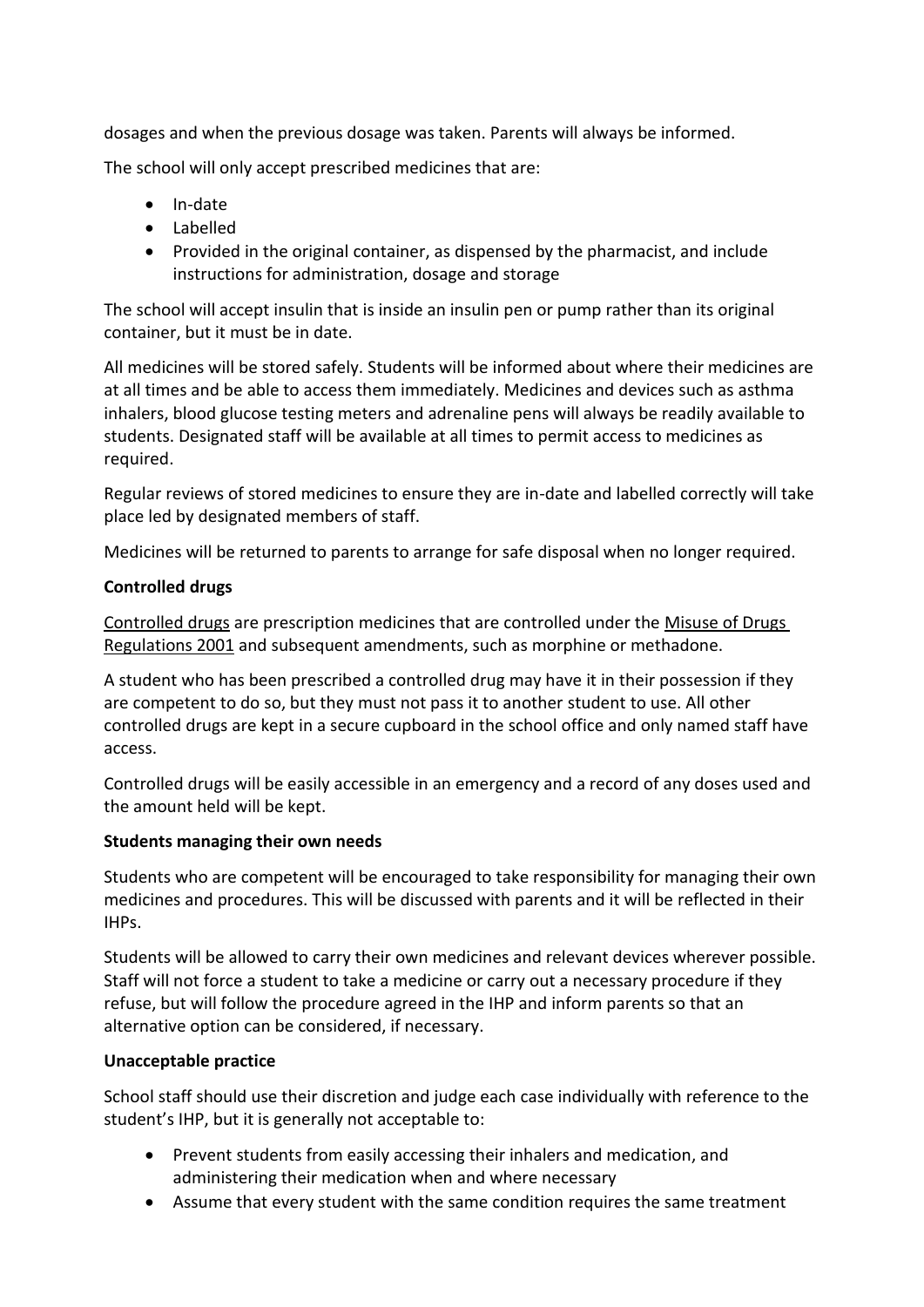- Ignore the views of the student or their parents
- Ignore medical evidence or opinion (although this may be challenged)
- Send children with medical conditions home frequently for reasons associated with their medical condition or prevent them from staying for normal school activities, including lunch, unless this is specified in their IHPs
- If the student becomes ill, send them to the school office or medical room unaccompanied or with someone unsuitable
- Penalise students for their attendance record if their absences are related to their medical condition, e.g. hospital appointments
- Prevent students from drinking, eating or taking toilet or other breaks whenever they need to in order to manage their medical condition effectively
- Require parents, or otherwise make them feel obliged, to attend school to administer medication or provide medical support to their student, including with toileting issues. No parent should have to give up working because the school is failing to support their child's medical needs
- Prevent students from participating, or create unnecessary barriers to students participating in any aspect of school life, including school trips, e.g. by requiring parents to accompany their child
- Administer, or ask students to administer, medicine in school toilets

# **Emergency procedures**

Staff will follow the school's normal emergency procedures (for example, calling 999). All students' IHPs will clearly set out what constitutes an emergency and will explain what to do.

If a student needs to be taken to hospital, staff will stay with the student until the parent arrives, or accompany the student to hospital by ambulance.

# **Training**

Staff who are responsible for supporting students with medical needs will receive suitable and sufficient training to do so.

The training will be identified during the development or review of IHPs. Staff who provide support to students with medical conditions will be included in meetings where this is discussed.

The relevant healthcare professionals will lead on identifying the type and level of training required and will agree this with Principal or designated member of staff. Training will be kept up to date.

Training will:

- Be sufficient to ensure that staff are competent and have confidence in their ability to support the students
- Fulfil the requirements in the IHPs
- Help staff to have an understanding of the specific medical conditions they are being asked to deal with, their implications and preventative measures

Healthcare professionals will provide confirmation of the proficiency of staff in a medical procedure, or in providing medication.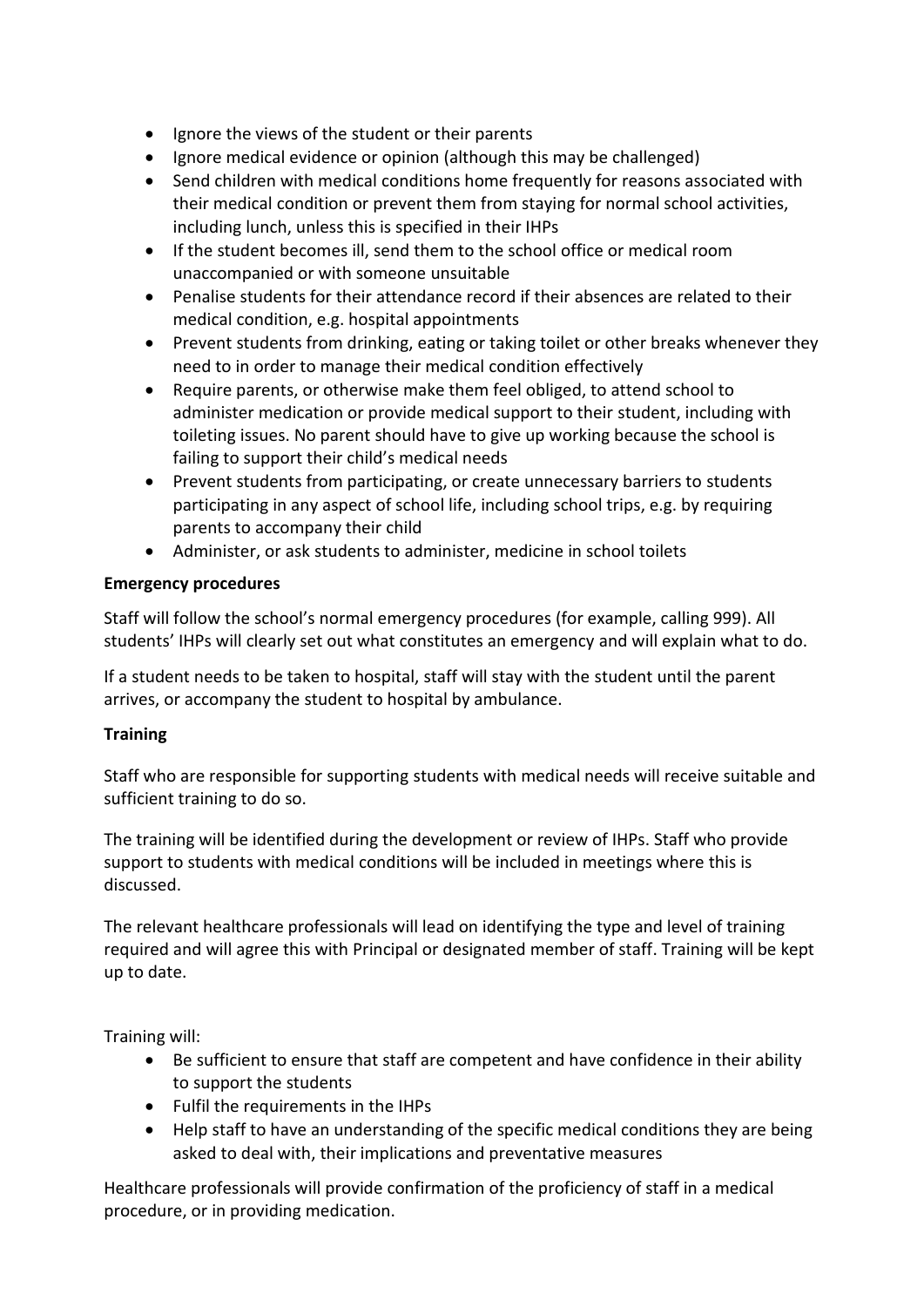All staff will receive training so that they are aware of this policy and understand their role in implementing it, for example, with preventative and emergency measures so they can recognise and act quickly when a problem occurs. This will be provided for new staff during their induction.

### **10. Record keeping**

The governing board will ensure that written records are kept of all medicine administered to students for as long as these students are at the school. Parents will be informed if their student has been unwell at school.

IHPs are kept in a readily accessible place which all staff are aware of.

#### **11. Liability and indemnity**

The governing board will ensure that the appropriate level of insurance is in place and appropriately reflects the school's level of risk. Both schools are covered through the government-backed RPA insurance scheme.

#### **12. Complaints**

Parents with a complaint about their child's medical condition should discuss these directly with the Principal or the designated member of staff in the first instance. If the Principal or the designated member of staff cannot resolve the matter, they will direct parents to the school's complaints procedure.

#### **13. Monitoring arrangements**

This policy will be reviewed and approved by the governing board every year.

#### **14. Links to other policies**

This policy links to the following policies:

- Accessibility plan
- Complaints
- Equality information and objectives
- First aid
- Health and safety
- Safeguarding
- Special educational needs information report and policy

Our schools are inclusive communities that welcome and support students with medical conditions. We provide all students with any medical condition the same opportunities as others in the community. We will help to ensure they can:

- be healthy
- stay safe
- enjoy and achieve
- make a positive contribution
- achieve economic wellbeing once they leave their school.

The trust makes sure all staff understand their duty of care to children and young people in the event of an emergency. All staff feel confident in knowing what to do in an emergency. This trust understands that certain medical conditions are debilitating and potentially life threatening, particularly if poorly managed or misunderstood. This trust understands the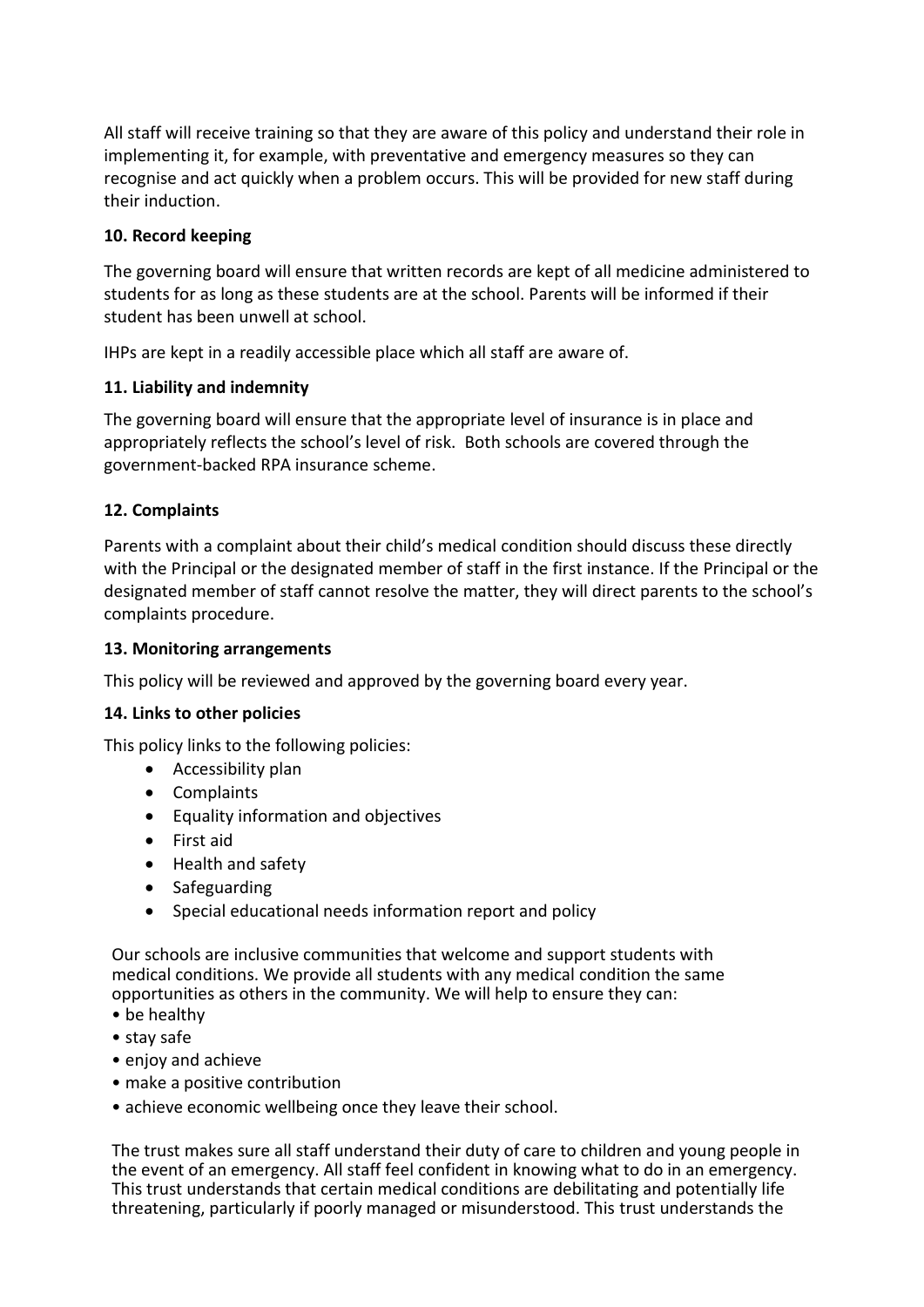importance of medication and care being taken as directed by healthcare professionals and parents. All staff understand the medical conditions that affect students at our schools. Staff receive training on the impact medical conditions can have on students.

Our schools are welcoming and supportive of students with medical conditions. We provide children with medical conditions with the same opportunities and access to activities (both school based and out-of-school) as other students. No child will be denied admission or prevented from taking up a place in trust schools because arrangements for their medical condition have not been made.

Our schools will listen to the views of students and parents.

Students and parents feel confident in the care they receive from their school and the level ofthat care meets their needs.

Staff understand the medical conditions of students at our schools and that they may beserious, adversely affect a child's quality of life and impact on their ability to learn.

All staff understand their duty of care to children and young people and know what to do in the event of an emergency.

All staff and local health community understand and support the medical conditionspolicy.

Our schools understand that all children with the same medical condition will not have thesame needs.

Our schools recognise that duties in the Children and Families Act (England only), the EqualityAct (England, Wales and Scotland) and the Disability Discrimination Act (Northern Ireland only) relate to children with disability or medical conditions and are anticipatory.

#### **Policy framework**

The policy framework describes the essential criteria for how trust schools can meet the needs ofchildren and young people with long-term medical conditions. This medical conditionspolicy is drawn up in consultation with a wide range of local key stakeholders within both the schools and health settings.

Stakeholders should include students, parents, schools nurses, staff, governors, the trust executive, relevant local health services and relevant supporter organisations. The medical conditions policy is supported by a clear communication plan for staff, parents\* and other key stakeholders to ensure its full implementation.

Students, parents, relevant local healthcare staff, and other external stakeholders are informed of and reminded about the medical conditions policy through clear communication channels. All children with a medical condition should have an individual healthcare plan (IHP).

An IHP details exactly what care a child needs in school, when they need it and who is going togive it.

It should also include information on the impact any health condition may have on a child's learning, behaviour or classroom performance.

This should be drawn up with input from the child (if appropriate) their parent/carer,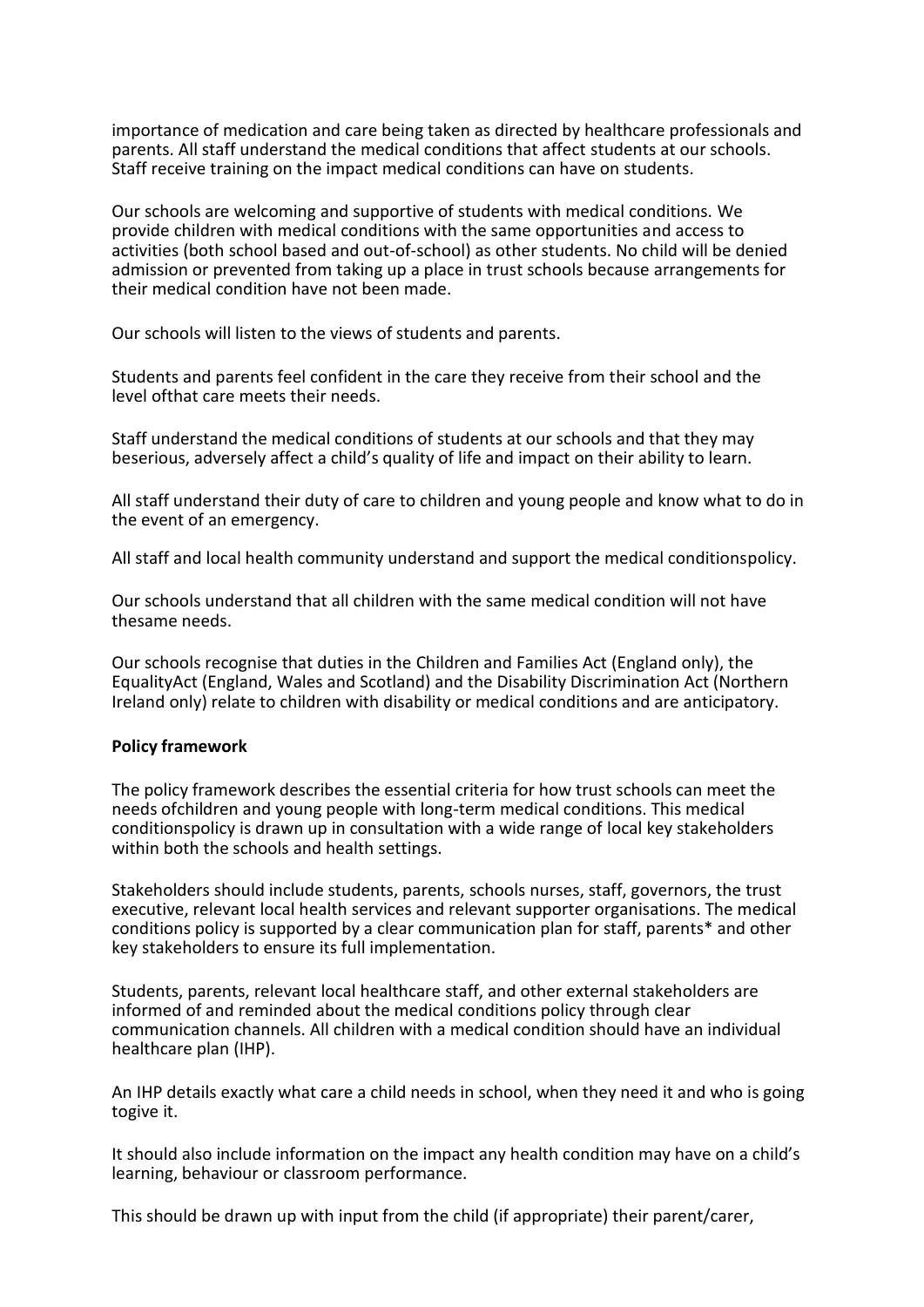relevant staff and healthcare professionals, ideally a specialist if the child has one. Allstaff understand and are trained in what to do in an emergency for children with medical conditions at the schools.

All school staff, including temporary or supply staff, are aware of the medical conditions at the schools and understand their duty of care to students in an emergency.

All staff receive training in what to do in an emergency and this is refreshed at least once a year.

A child's IHP should, explain what help they need in an emergency. The IHP will accompany a student should they need to attend hospital. Parental permission will be sought and recorded in the IHP for sharing the IHP within emergency care settings. All staff understand and are trained in the schools' general emergency procedures.

All staff, including temporary or supply staff, know what action to take in an emergency and receive updates at least yearly.

If a student needs to attend hospital, a member of staff (preferably known to the student) will stay with them until a parent arrives, or accompany a child taken to hospital by ambulance. They will not take students to hospital in their own car. The schools have clear guidance on providing care and support and administering medication at school.

The schools understand the importance of medication being taken and care received asdetailed in the student's IHP.

The schools will make sure that there are more than one members of staff who have been trained to administer the medication and meet the care needs of an individual child. This includes escort staff for home to school transport if necessary. The schools will ensure that thereare sufficient numbers of staff trained to cover any absences, staff turnover and other contingencies. This governing body has made sure that there is the appropriate level of insurance and liability cover in place.

The schools will not give medication (prescription or non-prescription) to a child under 16 without a parent's written consent except in exceptional circumstances, and every effortwill be made to encourage the student to involve their parent, while respecting their confidentiality.

When administering medication, for example pain relief, the schools will check the maximumdosage and when the previous dose was given. Parents will be informed. The schools will notgive a student under 16 aspirin unless prescribed by a doctor.

The schools will make sure that a trained member of staff is available to accompany a studentwith a medical condition on an off-site visit, including overnight stays.

Parents at the schools understand that they should let the school know immediately if theirchild's needs change.

If a student misuses their medication, or anyone else's, their parent is informed as soon as possible and the disciplinary procedures are followed. The schools have clear guidance on the storage of medication and equipment at school.

The schools make sure that all staff understand what constitutes an emergency for an individual child and makes sure that emergency medication/equipment is readily available wherever the child is in the school and on off-site activities, and is not locked away.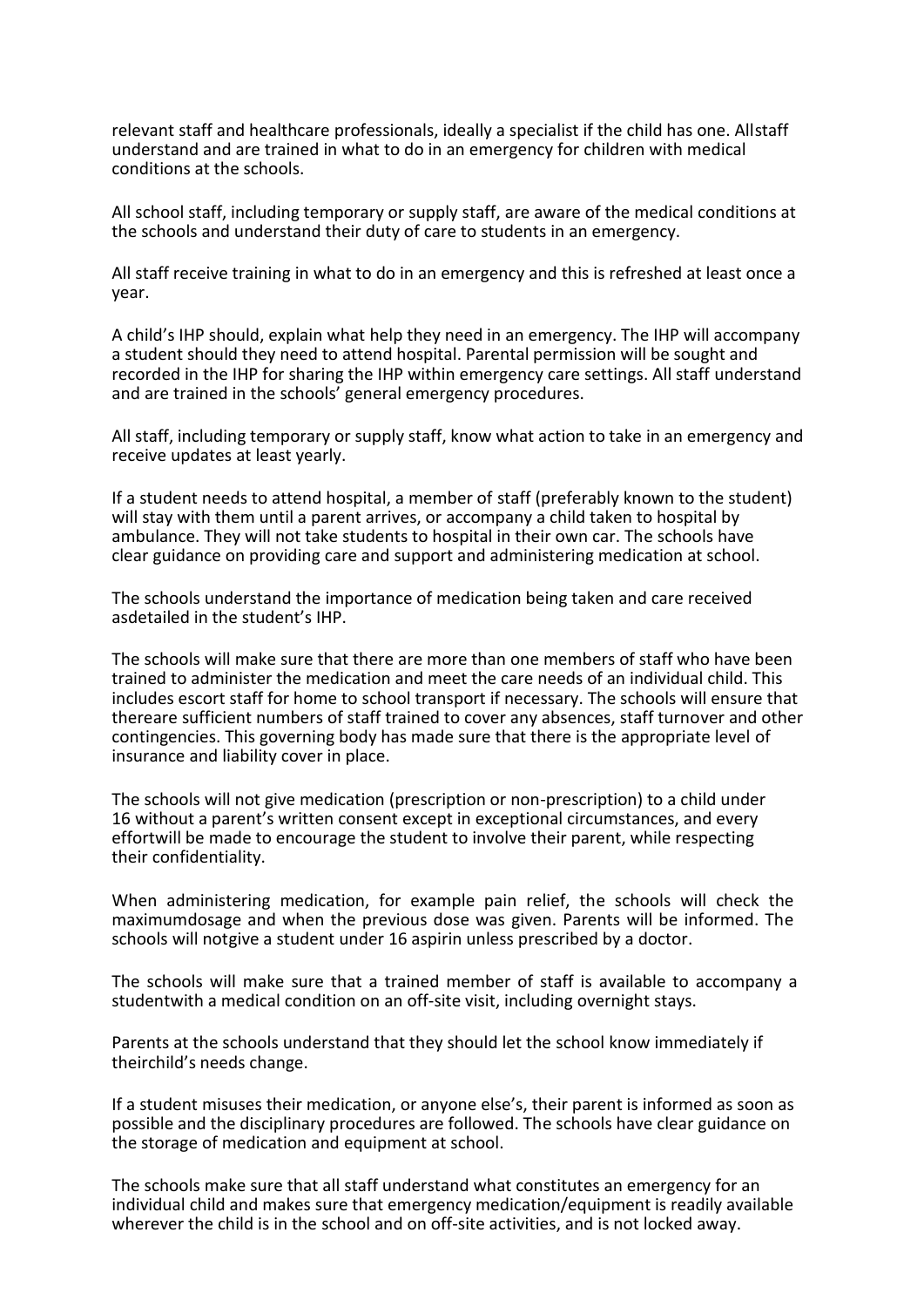Studentsmay carry their emergency medication with them if they wish/this is appropriate.

Students may carry their own medication/equipment, or they should know exactly where to access it.

Students can carry controlled drugs if they are competent, otherwise this school will keep controlled drugs stored securely, but accessibly, with only named staff having access. Staff at the schools can administer a controlled drug to a student once they have had specialist training.

This schools will make sure that all medication is stored safely, and that students with medicalconditions know where they are at all times and have access to them immediately.

This schools will store medication that is in date and labelled in its original container where possible, in accordance with its instructions. The exception to this is insulin, which though must still be in date, will generally be supplied in an insulin injector pen or a pump.

Parents are asked to collect all medications/equipment at the end of the term, and to provide new and in-date medication at the start of each term.

The schools dispose of needles and other sharps in line with local policies. Sharps boxes are kept securely at school and will accompany a child on off-site visits as appropriate. They are collected and disposed of in line with local authority procedures. The schools have clear guidance about recordkeeping.

Parents at the schools are asked if their child has any medical conditions on the enrolmentform.

The schools use an IHP to record the support an individual student needs around their medicalcondition. The IHP is developed with the student (where appropriate), parent, staff, specialist nurse (where appropriate) and relevant healthcare services.

The schools have a centralised register of IHPs, and an identified member of staff has theresponsibility for this register.

IHPs are regularly reviewed, at least every year or whenever the student's needs change.

The student (where appropriate) parents, specialist nurse (where appropriate) and relevant healthcare services hold a copy of the IHP. Other staff are made aware of and have access to the IHP for the students in their care.

The schools make sure that the student's confidentiality is protected.

The schools seek permission from parents before sharing any medical information with anyother party.

The schools meet with the student (where appropriate), parent, specialist nurse (where appropriate) and relevant healthcare services prior to any overnight or extended day visit to discuss and make a plan for any extra care requirements that may be needed. This is recorded in the student's IHP which accompanies them on the visit.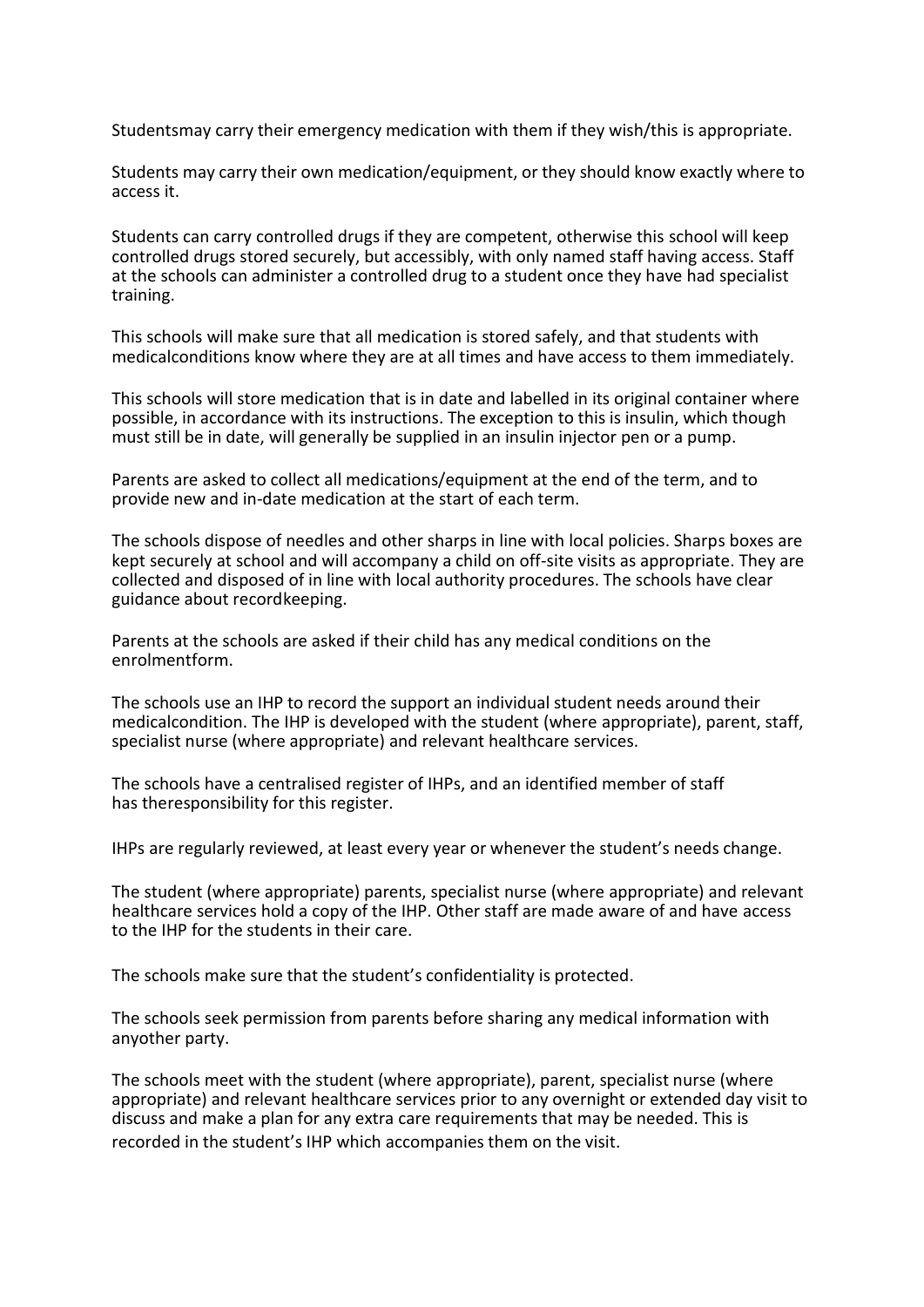The schools keep an accurate record of all medication administered, including the dose, time,date and supervising staff.

The schools make sure that all staff providing support to a student and other relevant teams have received suitable training and ongoing support, to make sure that they have confidence to provide the necessary support and that they fulfil the requirements set out in the student's IHP. This should be provided by the specialist nurse/ nurse/other suitably qualified healthcare professional and/or the parent. The specialist nurse/ nurse/other suitably qualified healthcare professional will confirm their competence, and this school keepsan up-to date record of all training undertaken and by whom. The schools ensure that the whole school environment is inclusive and favourable to students with medical conditions. This includes the physical environment, as well as social, sporting and educational activities. The schools are committed to providing a physical environment accessible to students with medical conditions and students are consulted to ensure this accessibility. The schools are also committed to an accessible physical environment for outof-school activities.

The schools make sure the needs of students with medical conditions are adequately considered to ensure their involvement in structured and unstructured activities, extended school activities and residential visits.

All staff are aware of the potential social problems that students with medical conditions may experience and use this knowledge, alongside the bullying policy, to help preventand deal with any problems. They use opportunities such as PSHE and science lessons to raise awareness of medical conditions to help promote a positive environment.

The schools understand the importance of all students taking part in physical activity and thatall relevant staff make appropriate adjustments to physical activity sessions to make sure they are accessible to all students. This includes out-of-school clubs and team sports.

The schools understand that all relevant staff are aware that students should not be forced totake part in activities if they are unwell. They should also be aware of students who have been advised to avoid/take special precautions during activity, and the potential triggers for a student's medical condition when exercising and how to minimise these.

The schools make sure that students have the appropriate medication/equipment/food withthem during physical activity.

The schools make sure that students with medical conditions can participate fully in all aspectsof the curriculum and enjoy the same opportunities at school as any other child, and that appropriate adjustments and extra support are provided.

All staff understand that frequent absences, or symptoms, such as limited concentration and frequent tiredness, may be due to a student's medical condition. The schools will not penalise students for their attendance if their absences relate to their medicalcondition.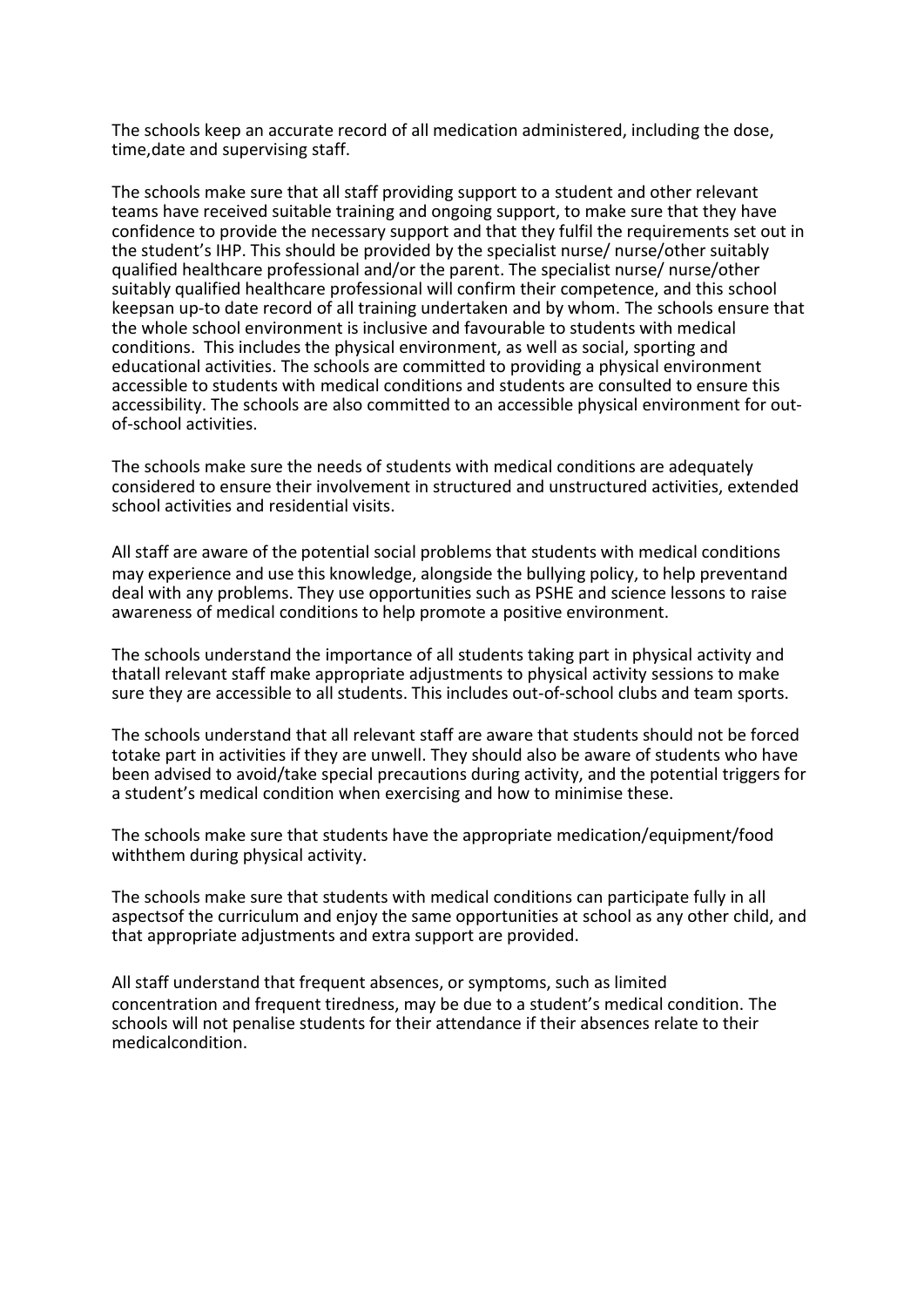The schools will refer students with medical conditions who are finding it difficult to keep up educationally to the SENCO who will liaise with the student (where appropriate), parent andthe student's healthcare professional.

Students at this schools learn what to do in an emergency.

The schools make sure that a risk assessment is carried out before any out-of-school visit, including work experience and educational placements. The needs of students with medical conditions are considered during this process and plans are put in place for any additional medication, equipment or support that may be required.

The schools are aware of the common triggers that can make common medical conditions worseor can bring on an emergency. The schools are actively working towards reducing or eliminating these health and safety risks and has a written schedule of reducing specific triggers to support this.

The schools are committed to identifying and reducing triggers both at school and on out-of-school visits.

Staff have been given training and written information on medical conditions which includes avoiding/reducing exposure to common triggers. It has a list of the triggers for students with medical conditions at the schools, has a trigger reduction schedule and is activelyworking towards reducing/ eliminating these health and safety risks.

The IHP details an individual student's triggers and details how to make sure the student remains safe throughout the whole school day and on out-of-school activities. Risk assessmentsare carried out on all out-of-school activities, taking into account the needs of students with medical needs.

The schools review all medical emergencies and incidents to see how they could have been avoided, and changes school policy according to these reviews. Where a child is returning to school following a period of hospital education or alternative provision (including home tuition), the schools will work with the local authority and education provider to ensure that the child receives the support they need to reintegrate effectively.

The schools work in partnership with all relevant parties including the student (where appropriate), parent, school governing body, South Bank Academies (the Trust), all staff, catering staff, employers and healthcare professionals to ensure that the policy is planned, implemented and maintained successfully. Each member of the school and health community knows their roles and responsibilities in maintaining and implementing an effective medical conditions policy.

The schools work in partnership with all relevant parties including the student (where appropriate), parent, governing body, all staff, catering staff, employers and healthcare professionals to ensure that the policy is planned, implemented and maintained successfully.